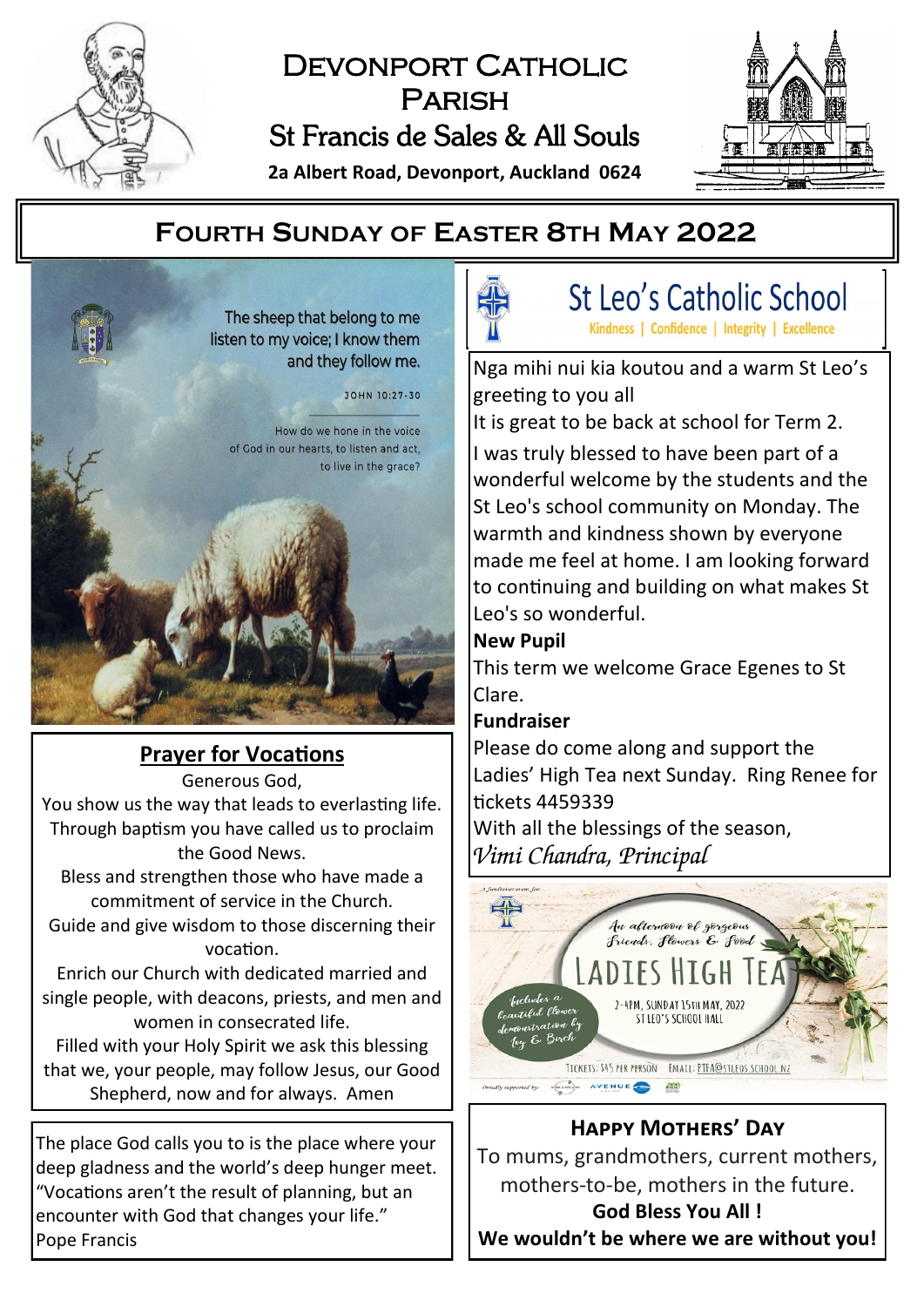The opening prayer of the Mass today speaks of the "brave Shepherd (who) has gone before". Naming Jesus as our Good Shepherd implicates us in his unconditional self-sacrifice. It was the courage with which he entered the dark mystery of death that enabled him to break through to the realm of life for us. We retrace the path of love that led Jesus to the cross and beyond and are challenged to follow him with the joy of his success.

# **Fourth SUNDAY of EASTER**

*The Lamb Will Be Our Shepherd —* Day of Prayer For Vocations

**Acts 13:14,43-52** We must turn to the pagans.

#### **Psalm 100: We are his people, the sheep of his flock.**

**Apocalypse 7:9,14-17** The Lamb will be their shepherd and will lead them to the springs of living water.

**John 10:27-30** I give eternal life to the sheep that belong to me.

#### **Fifth SUNDAY of EASTER** *15 May*

*The New Creation*

**Acts 14:21-27** They gave an account to the church of all that God had done with them.

**Psalm 145: I will praise your name forever, O God my king.**

**Apocalypse 21:1-5** God will wipe away all tears from their eyes.

**John 13:31-35** I give you a new commandment, love one another.

| <b>NEXT WEEK'S</b><br><b>MINISTRIES</b>                                                                                                                                                                                                                                                                                                                                                                                                                                                                                                                                                                                                                                                                                                                                                                                                                                                 |                                        | <b>SATURDAY 14 MAY 5.30</b>                                                                                                                                                                                                                                                                                                                                                                                                                                                                                                                |  | <b>SUNDAY 15 MAY 9.30 AM</b>                                                                                  |  |
|-----------------------------------------------------------------------------------------------------------------------------------------------------------------------------------------------------------------------------------------------------------------------------------------------------------------------------------------------------------------------------------------------------------------------------------------------------------------------------------------------------------------------------------------------------------------------------------------------------------------------------------------------------------------------------------------------------------------------------------------------------------------------------------------------------------------------------------------------------------------------------------------|----------------------------------------|--------------------------------------------------------------------------------------------------------------------------------------------------------------------------------------------------------------------------------------------------------------------------------------------------------------------------------------------------------------------------------------------------------------------------------------------------------------------------------------------------------------------------------------------|--|---------------------------------------------------------------------------------------------------------------|--|
| Welcome /Prayers of Interces-<br>sion                                                                                                                                                                                                                                                                                                                                                                                                                                                                                                                                                                                                                                                                                                                                                                                                                                                   | Kath Petrie                            |                                                                                                                                                                                                                                                                                                                                                                                                                                                                                                                                            |  | Linda Lampen-Smith                                                                                            |  |
| Ministers of the Word                                                                                                                                                                                                                                                                                                                                                                                                                                                                                                                                                                                                                                                                                                                                                                                                                                                                   | <b>Steve Burke</b><br>Shaun Erasmussen |                                                                                                                                                                                                                                                                                                                                                                                                                                                                                                                                            |  | Anne $\&$ Neville Gibson                                                                                      |  |
| Ministers of the Eucharist                                                                                                                                                                                                                                                                                                                                                                                                                                                                                                                                                                                                                                                                                                                                                                                                                                                              | Mila Burke                             |                                                                                                                                                                                                                                                                                                                                                                                                                                                                                                                                            |  | Elaine Harvey                                                                                                 |  |
| Today is Good Shepherd Sunday -<br>A Day of Prayer for Vocations to Priesthood<br>and Religious Life.<br>There will be a Special Collection for the<br>Seminary. The money collected will help pay<br>the tuition fees of Auckland students for the<br>priesthood.<br>Envelopes for this appeal are in your pack or on<br>the table at church door.<br>NZ Catholic May 8-21<br>Copies available at the back of the church \$4<br>each. Free digital copy at www.nzcatholic.org.nz<br>Interesting reads: Dame Lindsay Freer, "the voice<br>of the Church" retires; What Cardinal Dew would<br>like the next Pope to do.<br>Because the country has now returned to the<br>orange Covid-19 protection framework setting,<br>there are no limits on gatherings. Therefore, this is<br>the final free digital edition that will be sent to<br>parishes. Usual print edition resumes May 18. |                                        | "But what is the church for? What is the<br>mission of the local church?" Neil Darragh's<br>latest book, highly recommended. Copies at<br>the back of the Church after Masses this<br>weekend for sale. \$30 each. Payment by cash<br>or internet banking: (Account: Mission<br>Church 02-0404-0040957-001) and use your<br>name as a reference. Or you can borrow a<br>copy. There will be a chance to discuss the<br>book, and its implications for us as a Parish,<br>with the author on May 29 after the 9.30<br>Mass. Save the Date!! |  |                                                                                                               |  |
|                                                                                                                                                                                                                                                                                                                                                                                                                                                                                                                                                                                                                                                                                                                                                                                                                                                                                         |                                        | The next Senior coffee<br>group Thursday May<br>12th, 10 am, 2 Patuone                                                                                                                                                                                                                                                                                                                                                                                                                                                                     |  | <b>Christian Meditation 6.30</b><br>Monday Meeting Room.<br><b>Poland Community</b><br>meditation for Ukraine |  |
|                                                                                                                                                                                                                                                                                                                                                                                                                                                                                                                                                                                                                                                                                                                                                                                                                                                                                         |                                        | Ave. Ring Kathy<br>4451645. Come along!                                                                                                                                                                                                                                                                                                                                                                                                                                                                                                    |  | 6 am every Sunday. Zoom<br>Meeting ID 81721118133<br>Passcode 544877                                          |  |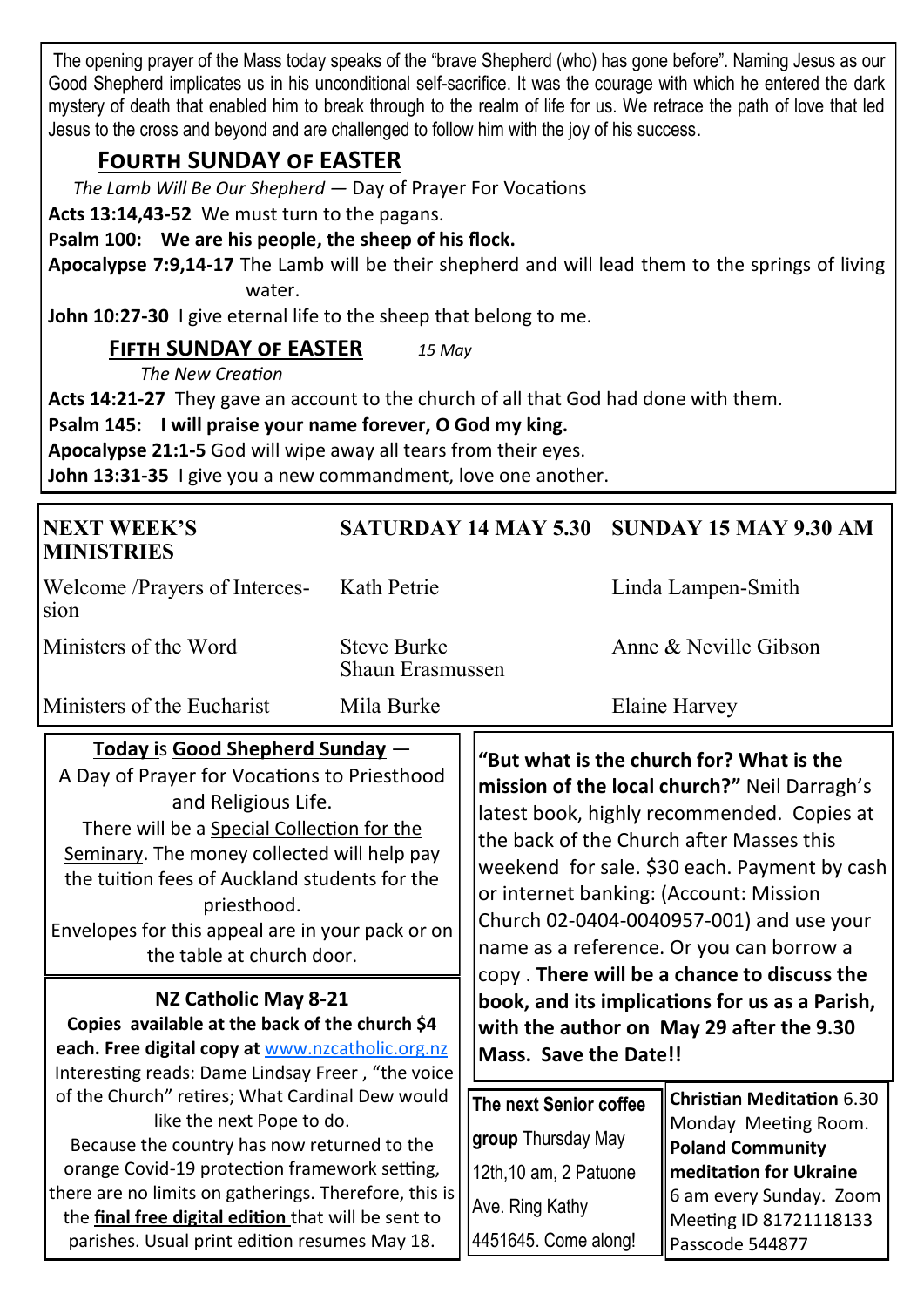## **Diocesan Notices**

**Week of prayer for Christian Unity** 30 May-5 June. Ecumenical Prayer service 12 June 6.30 pm. See church notice board for details.

#### **Bishop's Jubilee Bursary Semester 2.**

Contribution towards fees for Theology and RE courses at degree or post-graduate level. Applications close 9 June 2022. Please contact Michelle Jarvis [michellej@cda.org.nz](mailto:michellej@cda.org.nz)

**Do you know someone who is blind** or visually impaired that would appreciate access to books on faith topics and inspiration? Perhaps you could put them in touch with the Xavier Society for the Blind that provides braille and audio books free. See their website [https://](https://xaviersocietyfortheblind.org/) [xaviersocietyfortheblind.org/](https://xaviersocietyfortheblind.org/) or email [info@xaviersocietyfortheblind.org](mailto:info@xaviersocietyfortheblind.org)

#### **Carmel College 2023 Enrolments.**

**Open Evening** on Thursday 26 May 4.00- 4.30 pm in the college hall - presentation by staff and students 4.30-5.30pm - tours of the school Please wear a mask.

**Daytime tours** Mon 30 May to Thursday 2 June 9.00–9.30am and 1.45–2.30pm. There are still places available for preference applicants for the 2023 year at all levels. Please see the Carmel College Enrolment Link on the website for further details and to enrol online.

**BULLETIN FOR PENTECOST.** We would like to publish another all-colour bulletin, like the Christmas one, for Pentecost Sunday June 5. If you have stories, suggestions, poems, artwork or if you would like to be part of the publishing team please ring Kath 021 620 805 or contact the Parish Office. No contribution too small and all skills welcome!

#### **Iconography Workshops 2022**

Learn to paint an icon with the Studio of St John the Baptist. Workshops are now open for registration and places are being booked up fast. Full details and online registration at www.sacredart.co.nz or pick up a leaflet from the back of the church.

## **Just a Cup of Love - Can You Spare One?**

At the back of the Church today there are leaflets giving more detail about the fundraising for the Fort Portal Uganda Project which we profiled in the newsletter last week. For the price of one cup of coffee a week you could provide medical assistance, food, firewood or electricity for a vulnerable elderly resident. A chance to reach out in love!

May is the traditional month of devotion to Our Lady. Older parishioners will remember Queen of the May processions, bringing "flowers of



the rarest and blossoms the fairest" to adorn statues of Mary, or saying The Angelus every day at noon– the prayer celebrating Mary's Damascus experience, the moment when she is bowled over by God. There are some beautiful icons of this moment in the current exhibition at the Auckland Art Gallery. But right here in the parish you can visit our own icon, on the eastern side of the Church, and let Our Lady look at you, or join in with the Rosary, which happens every Monday evening in the Church at 6 pm.

Kids Korner: [https://www.aucklandcatholic.org.nz/wp](https://www.aucklandcatholic.org.nz/wp-content/uploads/2022/05/FOURTH-SUNDAY-of-EASTER.pdf)-content/uploads/2022/05/FOURTH-SUNDAY-of-[EASTER.pdf](https://www.aucklandcatholic.org.nz/wp-content/uploads/2022/05/FOURTH-SUNDAY-of-EASTER.pdf) Parent Ponderings: [https://www.aucklandcatholic.org.nz/wp](https://www.aucklandcatholic.org.nz/wp-content/uploads/2022/05/Daughter-pays-tribute-to-her-mom.pdf)-content/uploads/2022/05/

[Daughter](https://www.aucklandcatholic.org.nz/wp-content/uploads/2022/05/Daughter-pays-tribute-to-her-mom.pdf)-pays-tribute-to-her-mom.pdf